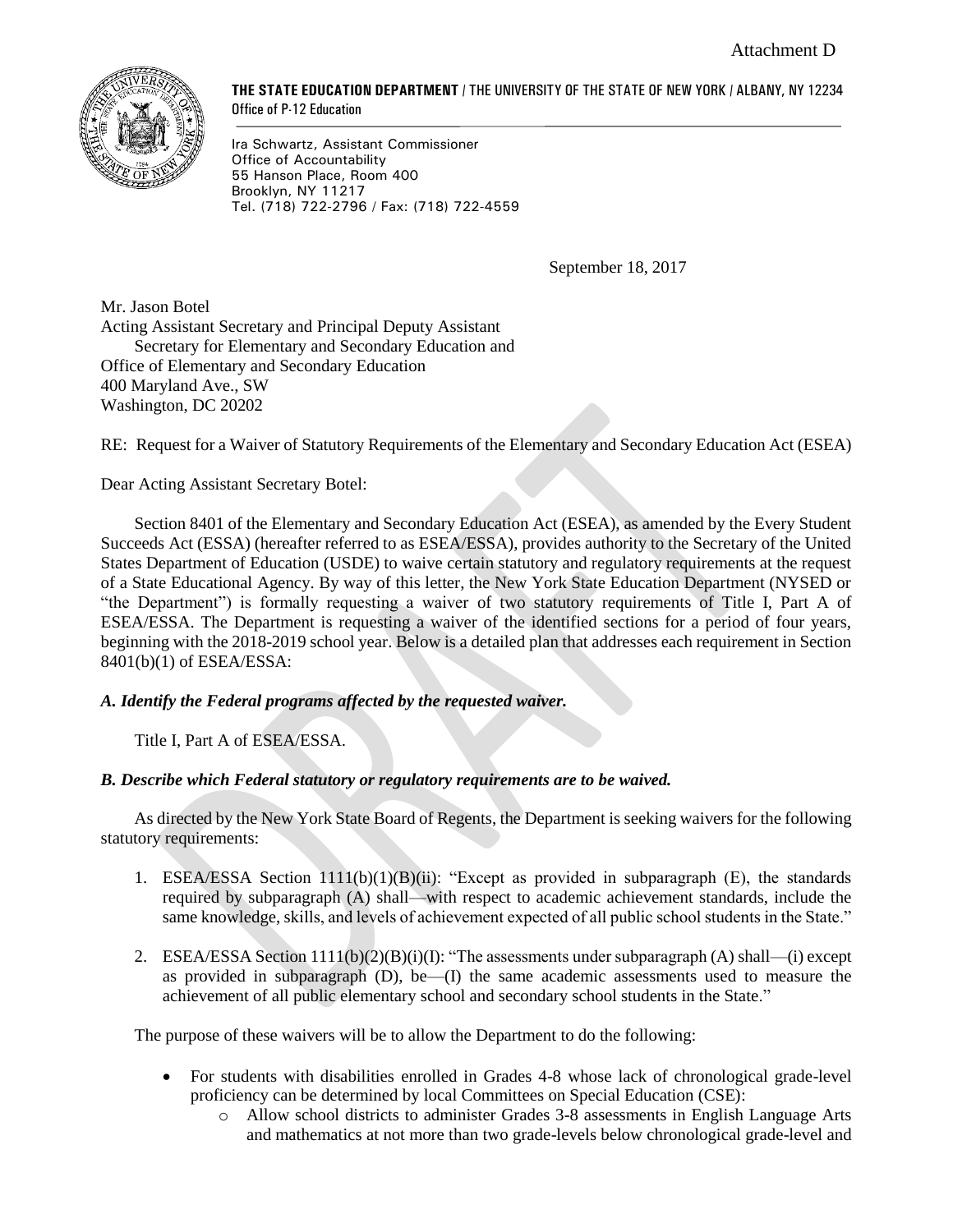to use these student's results on these examinations when making participation and accountability determinations at the elementary-middle levels;

- Designate students who take these below grade-level assessments at a performance level of 1 when determining the Performance Indices at the elementary-middle levels for the relevant subjects;
- Count these students' participation in the below grade-level assessments when determining whether a school or district has met the 95 percent participation requirement in the relevant subjects at the elementary-middle level;
- For all students enrolled in Grades 6-8, require school districts to advance the affected students' assessment levels by at least one grade-level in each subsequent year.

#### *Rationale for Waiver Request*

The New York State Education Department believes that states in very clearly defined and limited circumstances should be able to administer instructional level assessments to a small group of students with significant cognitive disabilities. This requested waiver of statutory or regulatory requirements is related to the assessment of elementary and middle school students with significant cognitive disabilities who are not eligible for the New York state alternate assessment and whose significant cognitive and intellectual disabilities preclude their meaningful participation in chronological grade-level instruction, even with accommodations, but who may be able to meet the state's learning standards over time. This waiver will allow NYSED to more accurately measure these students' achievement levels for the use of school districts in making future instructional decisions for these students and to provide more accurate measurements of proficiency and growth for these students' districts and schools to apply towards the state's annual accountability system.

The Department is currently in the process of transitioning its assessment system to computer adaptive assessments, a development that began in 2015 with the launch of computer-based field tests and continued this past year with the launch of computer-based operational tests for the New York Grades 3-8 English Language Arts and Mathematics Tests. However, NYSED currently lacks the ability to practicably meet the adaptive assessment requirements of ESEA/ESSA Section  $1111(b)(2)(J)(i)(II)$  that "such assessment (aa) shall measure, at a minimum, each student's academic proficiency based on the challenging State academic standards for the student's grade level and growth toward such standards; and (bb) may [then] measure the student's level of academic proficiency and growth using items above or below the student's grade level, including for use as part of a State's accountability system under subsection (c)." In order to apply this waiver to their students, school districts will be required to determine, prior to the test administration, that the affected students will not be able to achieve a proficiency result above performance level 1 on the grade-level assessment. (This determination will be made using strict guidelines described in section c below). Therefore, the Department believes that the initial measurement of academic proficiency for the grade level standards required by the ESEA/ESSA subsection cited above will be provided for these students, and the Department views this request as comparable to the off-grade testing that will be allowable under ESEA/ESSA once the Department's transition to computer adaptive assessments is complete.

This waiver is consistent with the provision of New York State Education Law 305(48) which specifies that, "[e]ffective upon and to the extent allowed by a federal waiver issued by" USDE, "[t]he commissioner shall issue regulations:… (a). allowing students with disabilities who are not eligible for the New York state alternate assessment and whose cognitive and intellectual disabilities preclude their meaningful participation in chronological grade level instruction to be assessed based on instructional level rather than chronological age…"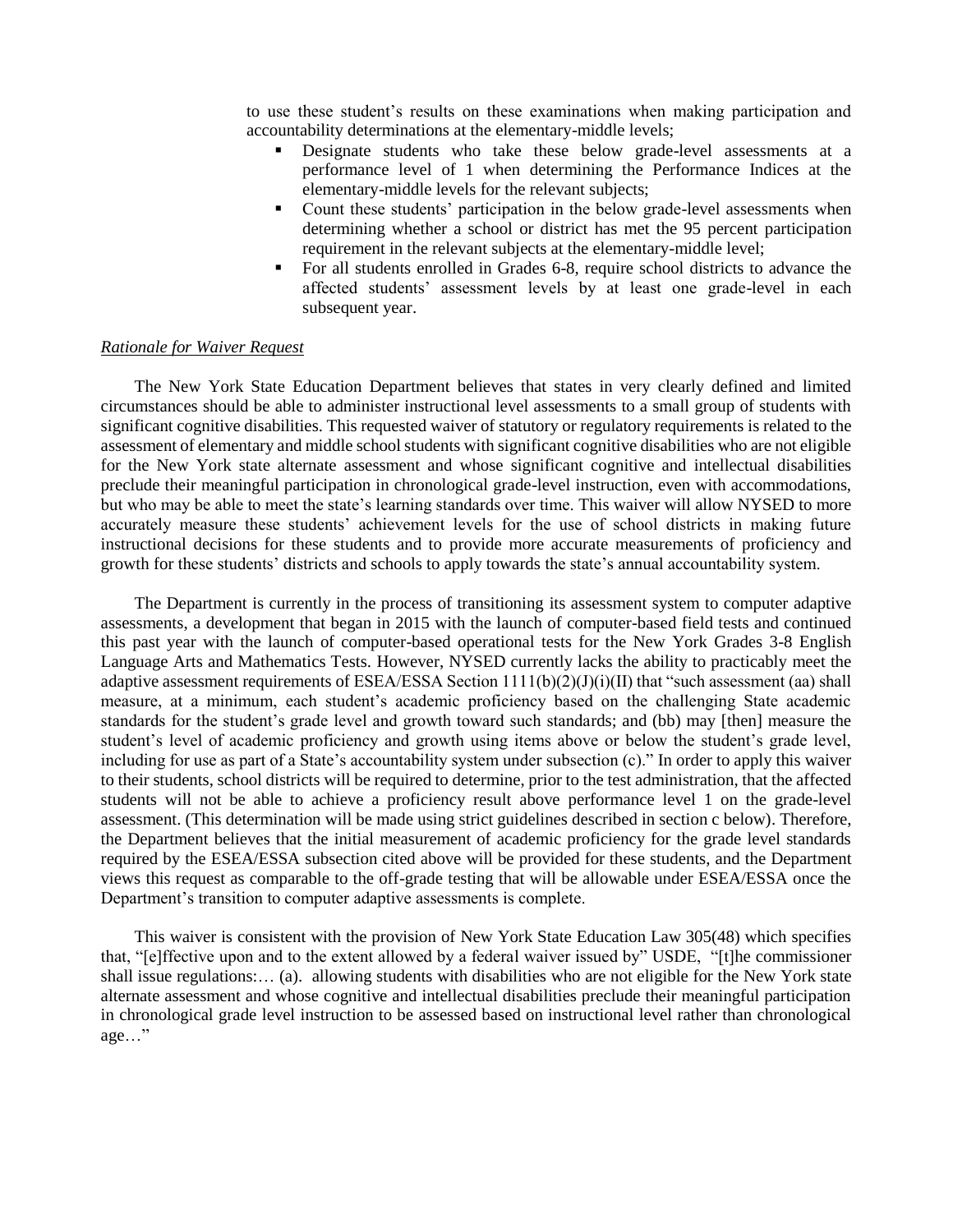### *C. Describe how the waiving of such requirements will advance student academic achievement.*

Waiving the same levels of achievement and same assessments provisions of ESEA/ESSA Section 1111(b)(1)(B)(ii) and 1111(b)(2)(B)(i)(I) will allow NYSED to better support academic achievement for impacted students by providing the following:

### *Increasing Relevance of Student Data*

When students with disabilities are required to participate in assessments that do not allow to students to demonstrate what they know and are able to do, the assessments do not provide actionable information on student performance to districts and schools. As a result, these assessments do not foster the most prudent instructional decisions. This request will benefit students by providing more relevant data that school districts can use towards advancement of the affected students' academic achievement as well as continuous improvement to the districts' special education programs. The Department also believes that this waiver will encourage districts and schools to provide instructional supports and services at a pace and level commensurate with students' needs, abilities, and individual rates of learning, as those institutions know that their year-end accountability will include assessments that are more likely to measure the advancements students made through this specialized instruction.

This waiver will support New York's efforts to achieve one of the goals of ESEA/ESSA, which is to empower state and local decision-makers to develop their own strong systems for school improvement based upon evidence. The more relevant proficiency results data that provided through this waiver will serve as more accurate evidence upon which the Department and school districts can base instructional and institutional decisions. By providing students with assessments that allow the students to demonstrate what they do not know and are able to do rather than what they do not know and cannot do, we expect to contribute to our efforts to reduce the numbers of students who are currently opting out of State assessments.

## *D. Describe the methods the State educational agency, local educational agency, school, or Indian tribe will use to monitor and regularly evaluate the effectiveness of the implementation of the plan.*

Upon issuance of this waiver by the USDE, the Department will develop strict criteria and guidelines to be used by school districts in the selection of students to recommend for instructional level, rather than chronological-grade level, assessment. Such guidelines may include assurances that the CSE's have determined that the recommended students:

- 1. Do not currently qualify for the New York State Alternate Assessment;
- 2. Took the New York State Alternate Assessment in the most recent previous year or in that same year performed at Level 1 on the chronological grade-level State assessment with raw scores that indicated correct responses to be below the chance level;
- 3. Are identified through individual evaluation to have significant intellectual delays and substantial difficulties in cognitive areas (such as memory, language comprehension, reasoning and problemsolving) that the CSE has identified to be the determinant reasons that the students are not able to reach grade level proficiency in their chronological grade-levels;
- 4. Would fail to achieve a proficiency result above performance level 1 on the grade-level assessment even with extensive modifications and accommodations to chronological grade-level curriculum, instruction, and assignments;
- 5. Over an at-least two-year period have received multiple, formal assessments of student progress during instruction (such as benchmark assessments, progress monitoring assessments, and/or standardized norm-referenced tests of achievement) that substantiated the students' instructional level